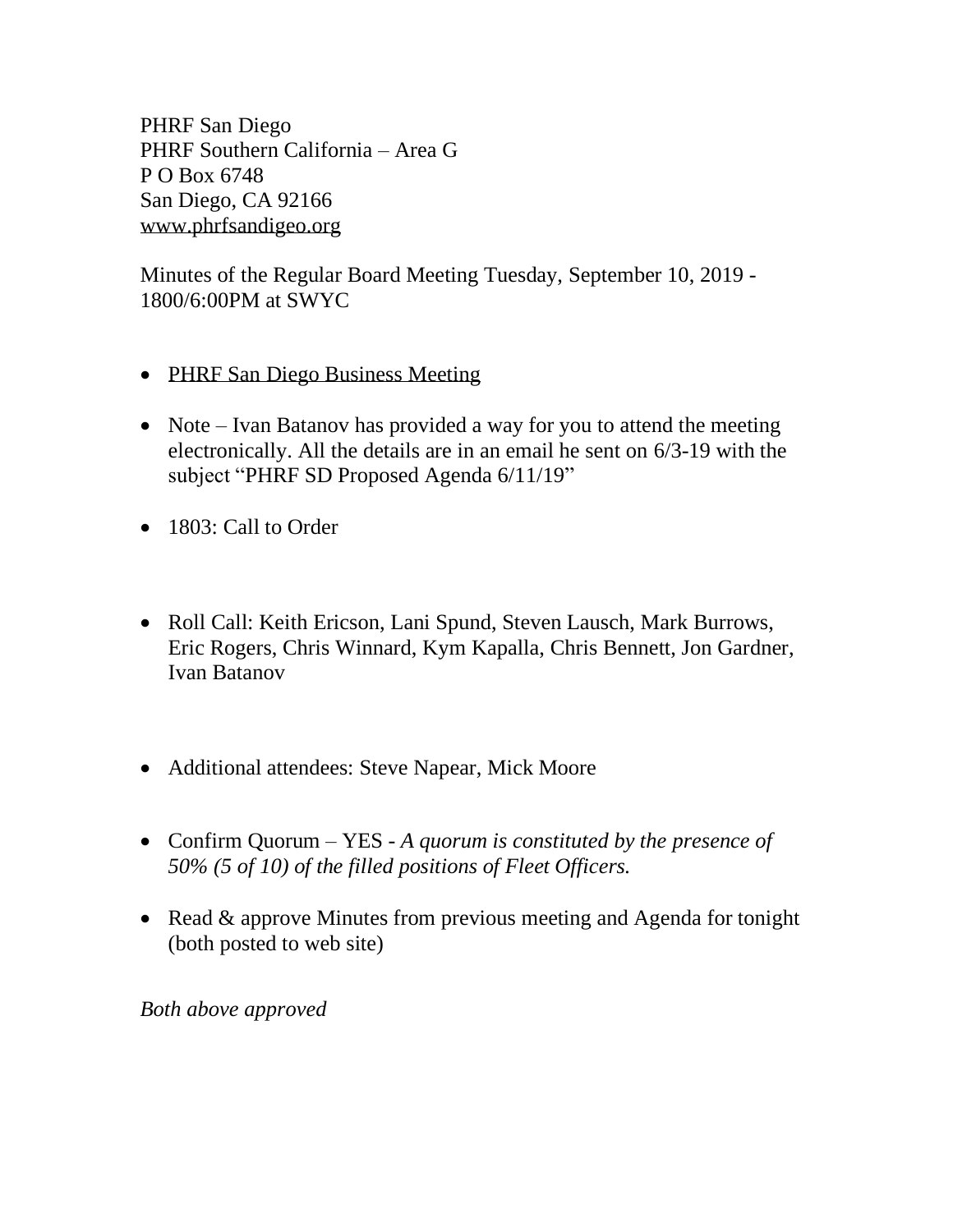- Treasurer's report: *we finally have an agreement for our share of the CRA/PHRF SD Annual Meeting 2018 and that will be paid soon. Reported the bank balance.*
- RATIFY E-VOTES NONE
- OLD BUSINESS
- Perpetual Trophies *Eric Rogers – No Classes this year – a few perpetual trophies are still missing and have been for awhile – Motion: not to present any perpetual trophies this year and see what develops next year with this new system with no classes – Vote - YES unanimous – Eric Rogers says he will try to fine missing perpetual trophies*
- Need Update Insurance to protect the Board Incorporate Board *Keith Ericson to check ByLaws – Sub Committee: Kym Kapalla, Jon Gardner, Keith Ericson*
- NEW BUSINESS
- Mark Burrows reports some possible difficulty in creating a new account on our web site – Chris Bennett says he has helped some get it done and any potential member having problems should be told to call Chris Bennett
- STANDING REPORTS
- Fleet Chairman: *Not Present*
- Vice Chairman: *No Report*

Chief Handicapper: *More and more cruiser type boats are joining PHRF SD. I will be working on a program to better rate these boats relating to their many configurations and to encourage OAs to offer cruising boat classes in their regattas.*

- *F*leet Secretary: *No Report*
- Roster Secretary: *No Report*
- Data Systems Officer: *moving web site to a new server after I return from vacation in October*
- Public Relations: *a few FB posts for CRA and PHRF*
- Fleet Scorer: *No Report*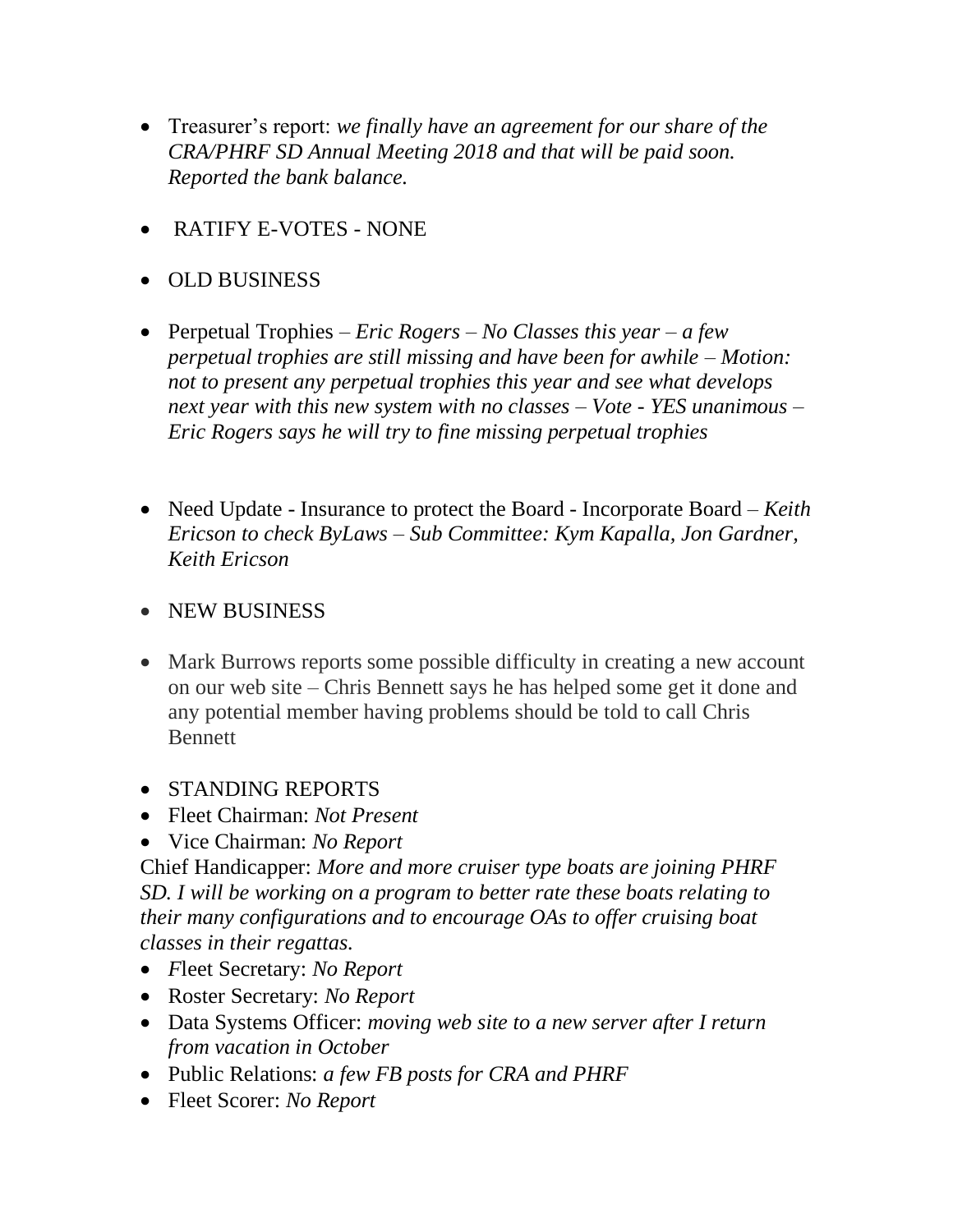- Treasurer: *No Report*
- Past Fleet Chairman: *No Report*
- Next Meeting: October 8 2019
- 1828 Adjourn PHRF San Diego Business Meeting
- 1900 HANDICAPPING BUSINESS MEETING
- Call to Order: 1854
- Additional attendees: Fred Hawes, CYC, Anona

Handicappers: Mick Moore, Jon Gardner, Erik Rogers, Steve Napear, Mark Thaidigsman, Charlie Jenkins

- Confirm Quorum YES *A quorum is constituted by the presence of a quorum of the Executive Board plus representation by a minimum of 3 SDAYC member clubs and a minimum of 3 of the current classes. The Fleet Executive Board can be counted for the purpose of ensuring representation of either the 3 SDAYC member clubs or the 3 classes.*
- *Legend, 90, Beneteau 36.7 – Motion to conduct a special meeting to review this alleged misconduct in accordance with Bylaws – Vote – YES unanimous*
- RATIFY E-VOTES NONE
- TEMPORARY RATINGS ABOUT TO EXPIRE *A Temporary Rating may be provided by Chief handicapper in the event a handicap is requested to race in an upcoming race which will take place before a meeting, and the board is unable to vote on the rating (Prior to race). The request should be email approved or voted on at next board meeting to make permanent. In the event at a board meeting where an owner has submitted an application, fees are paid, but the Board believes it does not have sufficient data or information to accurately rate a boat, a Temporary rating may be provided with the understanding the owner should submit race results during the three months to show data, to verify the Temporary Rating. Temporary rating may be adjusted after review of*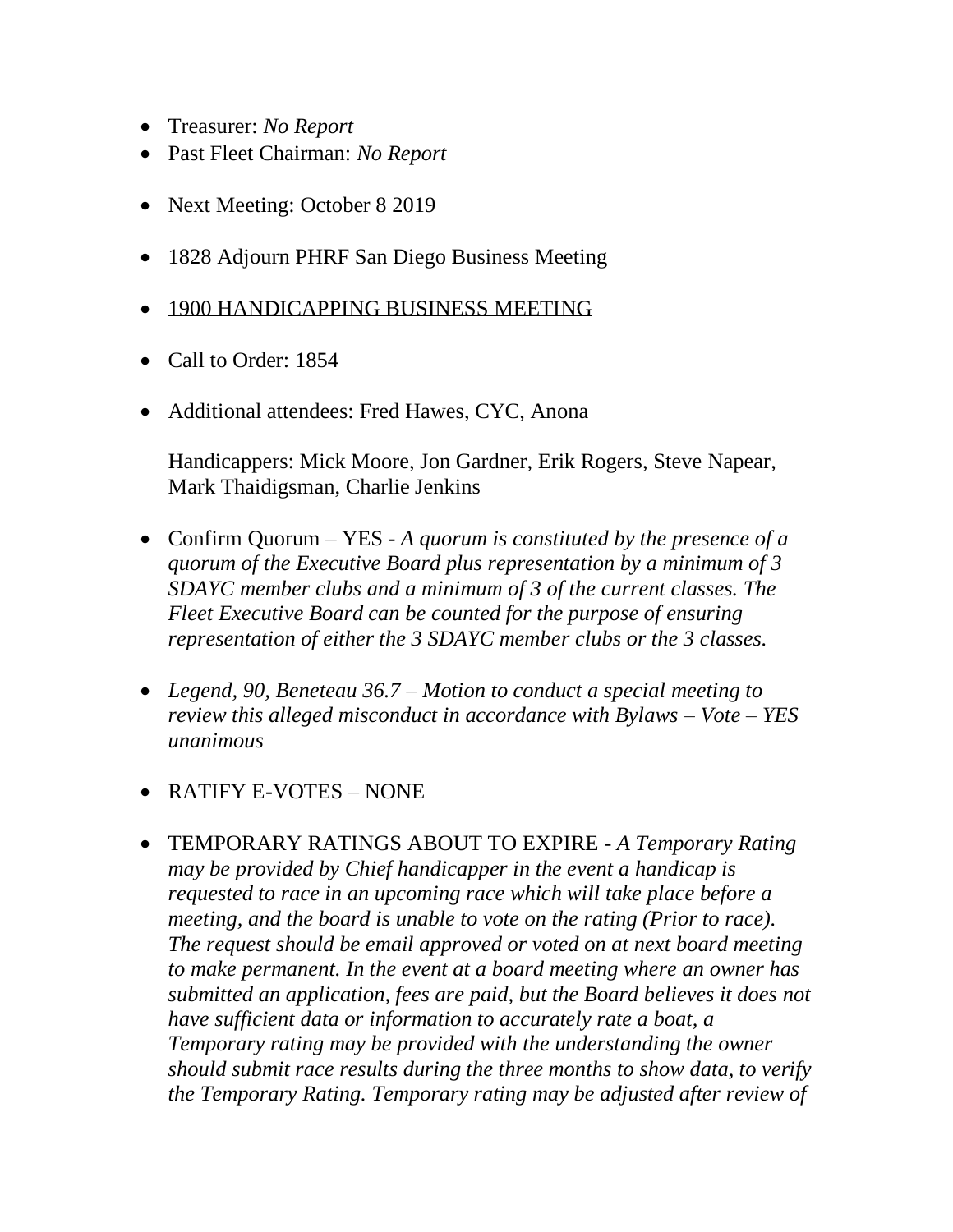*results. In the event the data is not provided the temporary rating will be considered expired at the end of 120 days. A new complete application (Minus Fees) will need to be presented to board to have the boat considered again for a PHRF certificate. The Chief Handicapper may, at his or her discretion, renew the Temporary Rating twice.*

- Davidson TP52, Pendragon, -55/-58/-64, 10/07/19 *make it permanent – Vote YES 14, NO 0, 1 abstain*
- M-Boats Soto 40, Zero Gravity, -3/-9/-12, 10/07/19 *extend through Hot Rum Series*
- Dencho Kernan 44, Volpe, -24/-36/-42, 10/07/19 *extend through Hot Rum Series*
- Bavaria Vision 42, Audeamus, 120/114/114, 10/07/19 *extend through Hot Rum Series*
- Westerly IC37, Pacific Yankee, 12/6/0, 10/07/19 *extend through Hot Rum Series*
- Katey Krogen Cutter, Pie in the Sky, 228/228/228, 10/17/19 *make permanent – YES unanimous*
- Beneteau Oceanis 35.1, Wayfinder, 153/153/153, 11/11/19 *– no action*
- Beneteau 331, Nauti Cal, 159/159/159, 11/11/19 *– no action*
- Hobie 33 MH, Sizzle, 87/72/69, 11/11/19 *– no action*
- Jeanneau Sun Odyssey 419, Majestic, 123/120/120, 11/11/19 *– no action*
- Alerion Express 28 M, American Girl, 167/167/167, 11/11/1*9 –Second Reading - Chief Handicapper recommends temporary rating 171/171/171 – Vote – YES 9, NO 6, Abstain 0*
- RATING REVIEW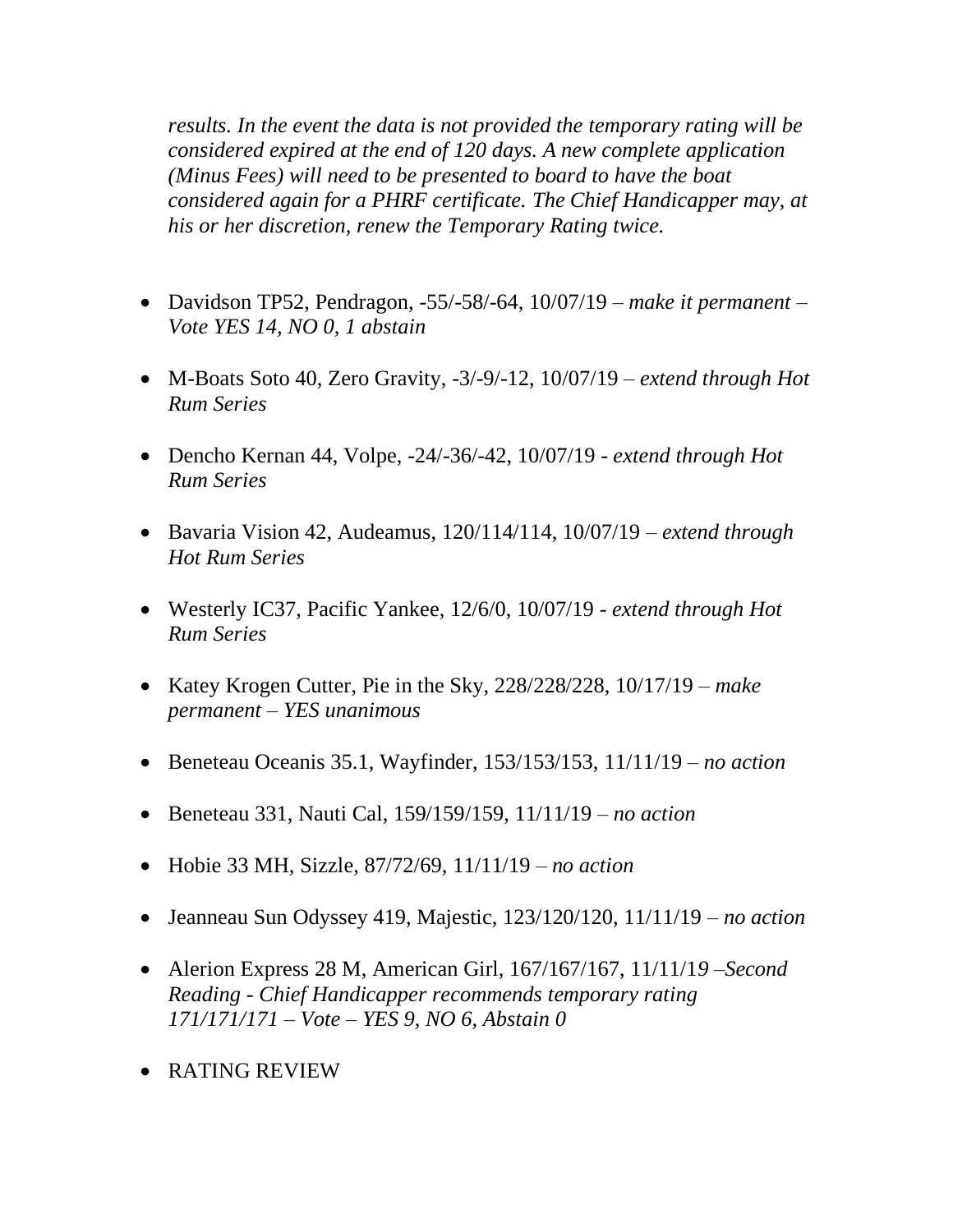- Nauti Cal, 61246, Beneteau Oceanis 331 Chief Handicapper recommends no change – *owner has withdrawn his request for review*
- NEW BOATS 1. Application received by Roster Secretary at least 7 days before meeting. 2. Application complete. 3. Sail number properly obtained from U S Sailing or regionally from SCYA. 4. Dues paid
- Hurricane, sail number 7634, Stealth 11.8 sail number is valid *Chief Handicapper recommends temporary rating -12/-15/-15 – Vote YES 15, No 0*
- Blue Bird, 137 one design, Moore 24 *156/156/156 by consent*
- Elusive, 24 one design, FT10 *by consent 54/45/42*
- Sail Away, 7282, Beneteau Oceanis 38 sail number is valid *Chief handicapper recommend temporary rating 126/114/123 – Vote – YES unanimous*
- Perryaye, 51115, Dubois 50 sail number is valid Chief Handicapper recommends 30 day temporary rating to be the same as former PHRF SoCal rating -7/-10/-13 *– Vote – YES unanimous*
- Janis, 8096, Santana 525 sail number is valid *by consent 192/192/192*
- Cabron, 13, Botin 80 sail number valid *Chief Handicapper recommends a discussion by email*
- OLD BOATS
- Viva La Vida, 7181, now has a masthead asymmetrical spinnaker Chief Handicapper recommends a 120 day temporary rating 90/80/80 – Vote – YES unanimous
- Next Meeting October 8, 2019
- 2022 Adjourn Handicapping Business Meeting:
- AREA G BUSINESS MEETING